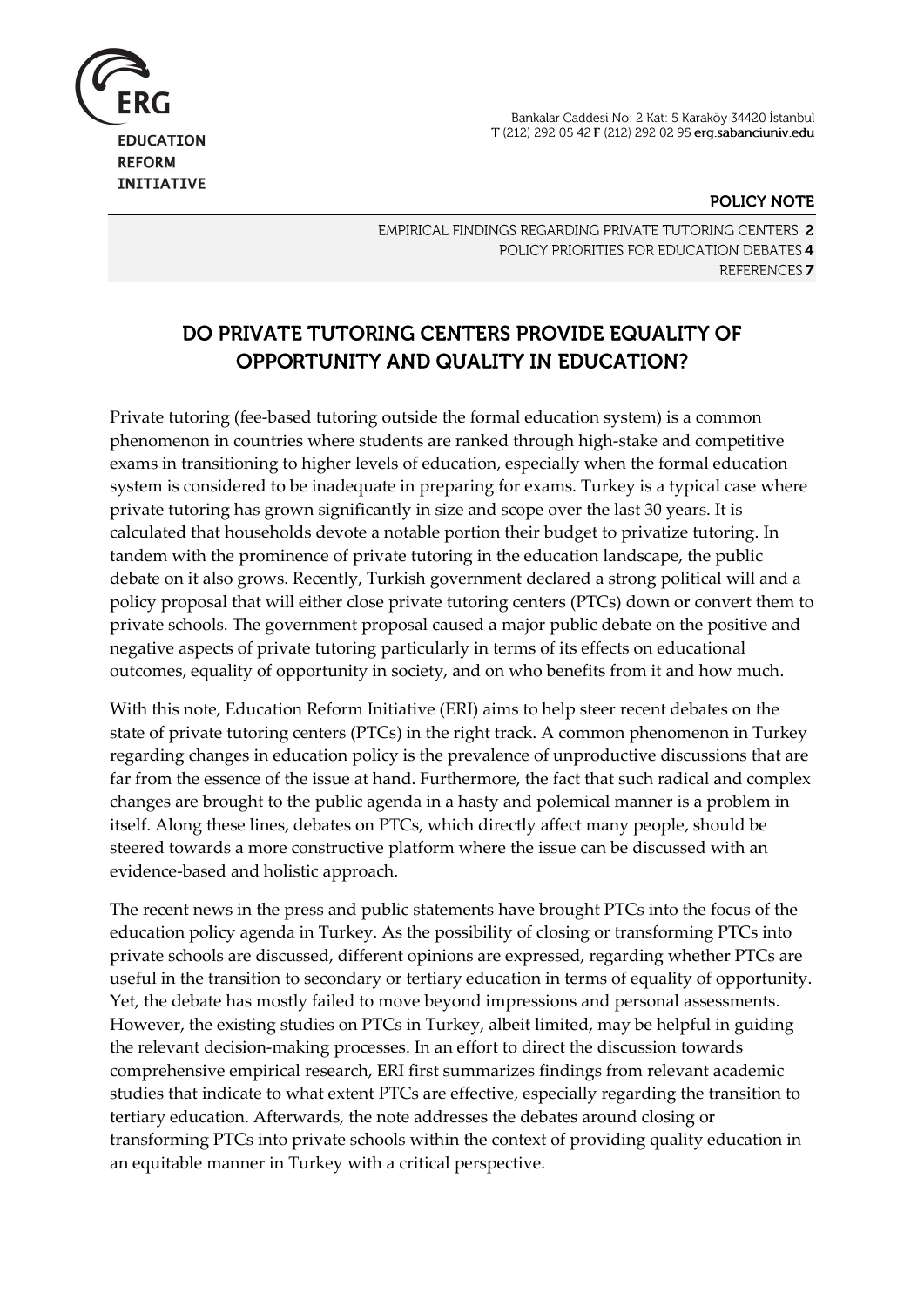## **EMPIRICAL FINDINGS REGARDING PRIVATE TUTORING CENTERS**

#### **The common finding from studies that focus on the impact of PTC attendance on performance in the university entrance examination is that PTC attendance improves performance.**

- Tansel and Bircan's study (2005), which uses 2002 data and controls for numerous socioeconomic variables, shows that PTC attendance increases the likelihood of placement into two or four-year university programs by 9 %; and that receiving private tutoring positively impacts student scores in Math and Science.
- An 2008 study by Gurun and Millimet uses the same data and finds that, in the event that students spend more than \$1,275 (in 2002 prices, equivalent to approximately 3,400 TL in 2013 prices) on PTCs, PTC attendance increases the probability of placement into a two or four-year program by 7 %. However, the authors also state that, when fewer resources are allocated to PTCs, there is no impact of PTC attendance on university placement.
- Lastly, Alkan, Çarkoğlu, Filiztekin, and İnceoğlu's study (2008) reviews 2001, 2002 and 2005 high school and university entrance exams and investigates the effect of PTC attendance on university entrance exam performance. Compared to the above mentioned studies, the estimates in this study take into account the students' former academic accumulation as well. Findings indicate that PTC attendance positively affects university entrance exam performance. However, this effect is not linear, and PTC attendance over 100 hours per year results in very limited value-added in the university entrance exam performance.

The findings of these three studies are in line with the overall impressions prevalent in the debate around PTCs: PTC attendance in Turkey is a significant determinant of success in the university entrance examination.

### **While attending PTCs is positively correlated with the socioeconomic status and income level of parents, the correlation between the academic achievement of the student and probability of attending PTCs is stronger.**

- The study conducted by Alkan, Çarkoğlu, Filiztekin and İnceoğlu (2008) demonstrates that income and education levels of parents indirectly affect the university entrance exam score of the student in three ways: Students who have more educated parents and are in relatively higher income households are 1) more likely to accumulate better academic skills throughout their primary and secondary education; 2) more likely to have higher scores at the university entrance exam; and, 3) more likely to attend PTCs.
- Another strong determinant of attending PTCs is motivation. Tansel and Bircan's (2005) research show that while each additional year in mother's education level leads to a 2 % increase in the probability of attending PTCs, graduating with a "merit certificate" means a 26 % increase, and graduating with an "appreciation certificate" means a 17 % increase. A rough calculation around these findings suggests that, ceteris paribus, a student who graduates with an "appreciation certificate" and whose mother has a middle school diploma has the same probability of attending a PTC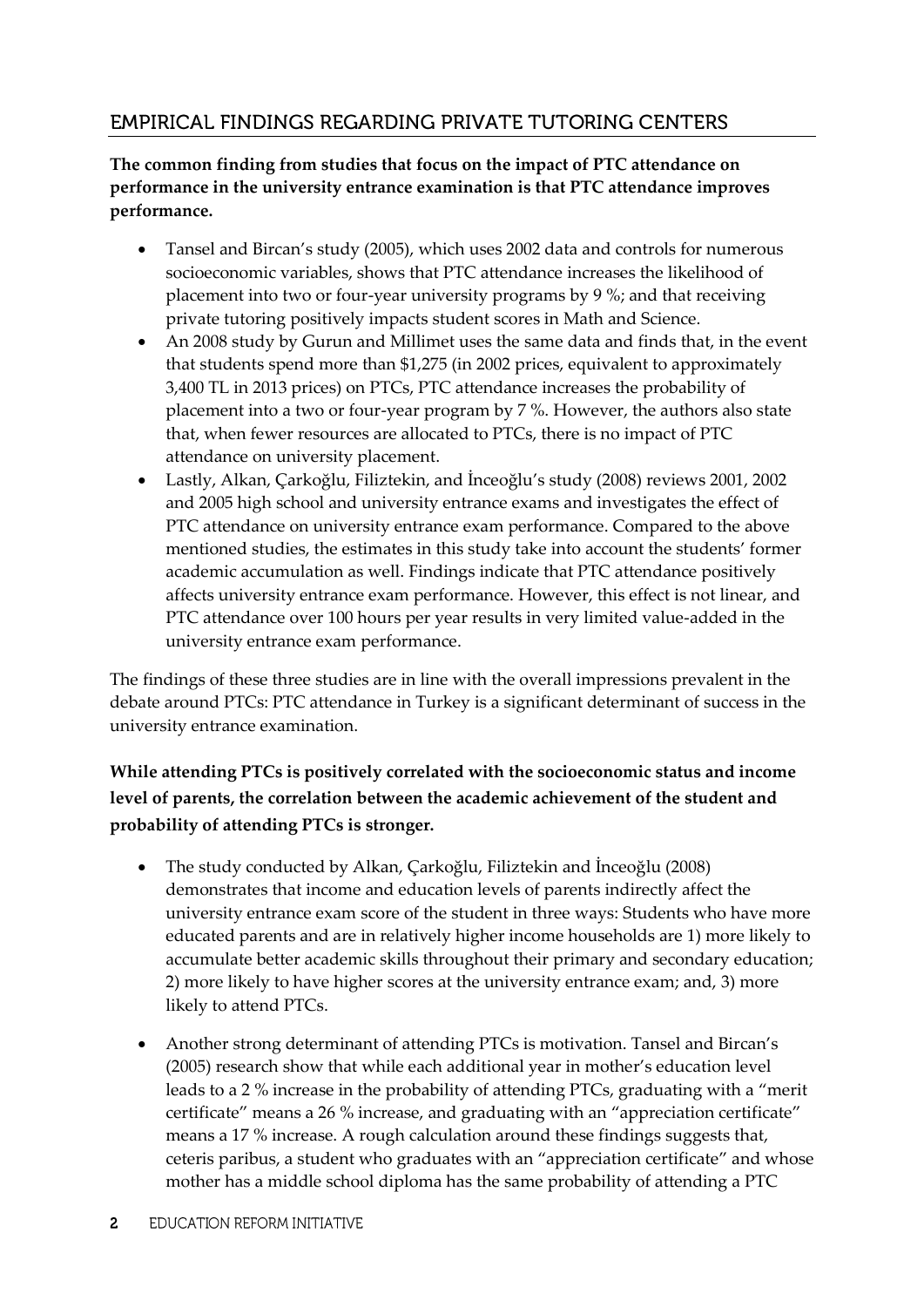with a student who has not received an "appreciation certificate" and whose mother has a university diploma.

 Tansel (2013) and Gurun and Millimet (2008) underline that uneven distribution of PTCs across Turkey may be causing geographical/spatial inequality. In Hakkari, the ratio of students attending PTCs to all secondary school students is only about 8 %, whereas it is more than 40 % in Mersin and 55 % in Van.

In brief, according to the current research, attending PTCs is positively correlated with the student's success level at the university entrance exam and yet access to PTCs is contingent upon socioeconomic variables. Furthermore, access to PTCs varies significantly across regions; hence it could be argued that PTCs may be causing inequality in the university entrance exams. On the other hand, especially the findings of Tansel (2005) suggest that **students from low-income families who are highly motivated and successful at school do benefit from attending PTCs. This finding supports the idea that PTCs may be increasing the equality of opportunity for some students.**

**In Turkey a considerable part of household expenditure is spent on PTCs and other private courses. Students and teachers widely think that the fundamental reason for attending PTCs is that the quality of education received at the public school system is inadequate for succeeding at the university entrance exam.**

- In 2005, Turkish Education Association (TEA) conducted a wide-range survey on PTCs. According to the study, in order to prepare each student for the university exam, households spent \$ 5,322 on average in 2005 prices (\$12,000 in 2013 prices).
- The Gurun and Millimet (2008) study finds that up to 15 % of the households expenses are spent on PTCs.
- The underlying motivation for PTC expenses of households is that it is not believed that the education provided in the formal school system is adequately preparing students for university entrance exams (TEA, 2005).
- Furthermore, a significant number of teachers and students infer that beyond the difference PTCs make in preparing students for the university exams, the education provided in PTCs is far better than the one provided at the school (TEA, 2005) (See Chart 1).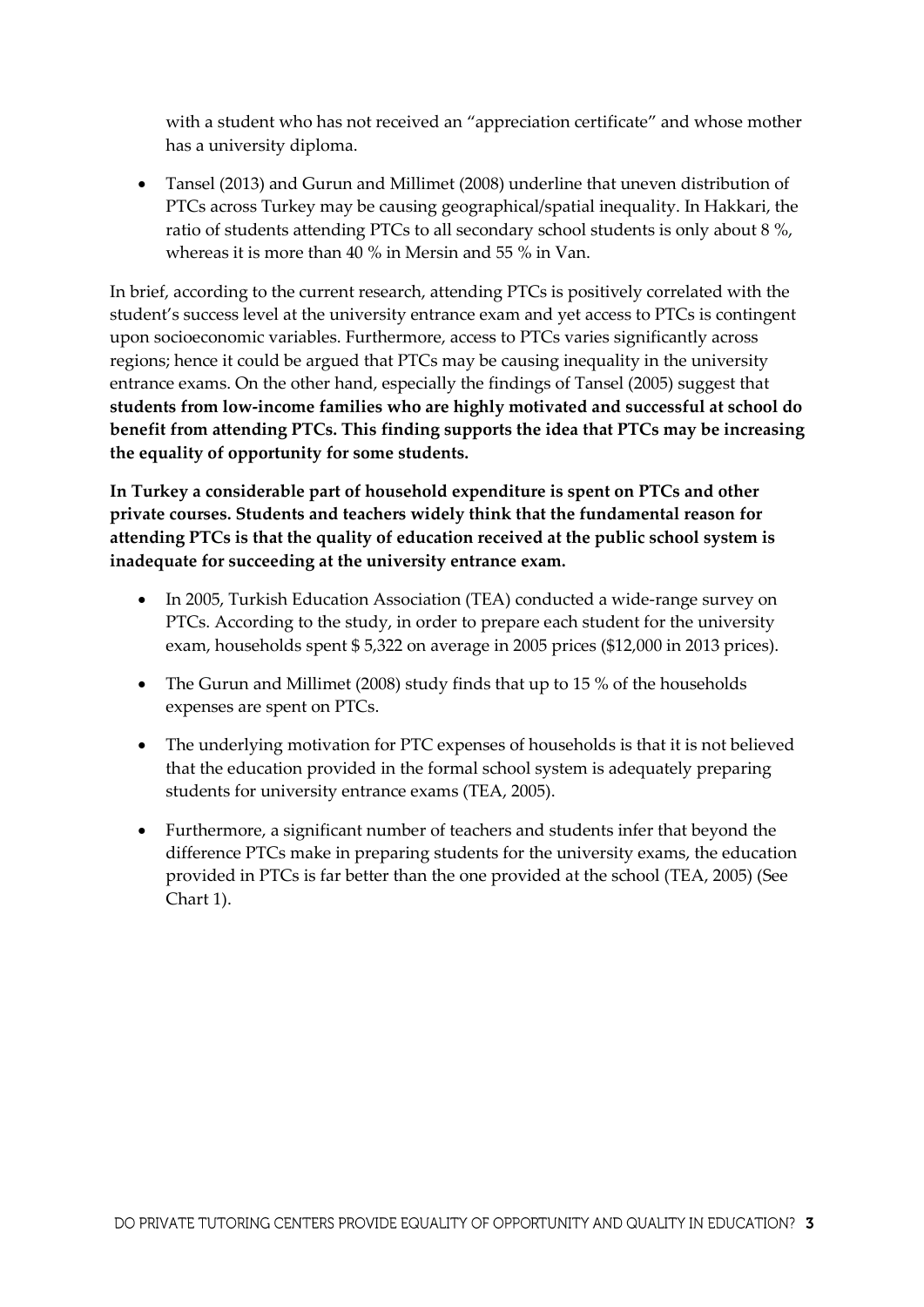

**Chart 1: Evaluation from Students and Teachers on Reasons for Attending PTCs and the Quality of Education Provided at School and PTCs**

■ Q: What is the most important reason for attending PTC? A: Education provided at school is not adequate for university exams

■ Q:Comparing the education provided at school and at PTC, which one do you find most useful? A: Education at PTC is far better than at school

Source: TEA, 2005.

As a result, empirical research point out three main reasons for attending PTCs: (i) attending PTCs positively affects achievement in the university entrance exam; (ii) PTC expenses constitute a significant part of the household budget; (iii) schools are not believed to be providing quality education neither to prepare for university exams nor for the sake of education. Nevertheless, it is not possible to gauge from the present research any conclusions about how much, towards which direction, and for whom, PTCs have effects on the equality of opportunity in society. There is need for further data and research on the relationship between socioeconomic variables and student achievement in the university entrance exam. Such need is becoming more urgent simply because existing research is about to be outdated and invalid against the rapid changes in the economy and society.

To sum up, choosing to attend a PTC is directly about the demand to receive a good education and to be able to compete in the university entrance exams. Based on present research and findings, it is not possible to clearly foresee whether closing down PTCs (or converting them into private schools) would increase the quality of education and reduce the competition caused by the university entrance exams.

## POLICY PRIORITIES FOR EDUCATION DEBATES

ERI has been highlighting that to focus on the two problematic areas in Turkish education system that need effective solutions is a basic requirement to make sense of the current debate. The first one has to do with providing all individuals with equal access to education regardless of their personal characteristics and status. The second one is the issue of education quality that is measured by what students learn in school, how they learn it and what their educational outcomes are as a result. One of the main goals of education is to ensure that students reach their potential as well as providing all individuals with the same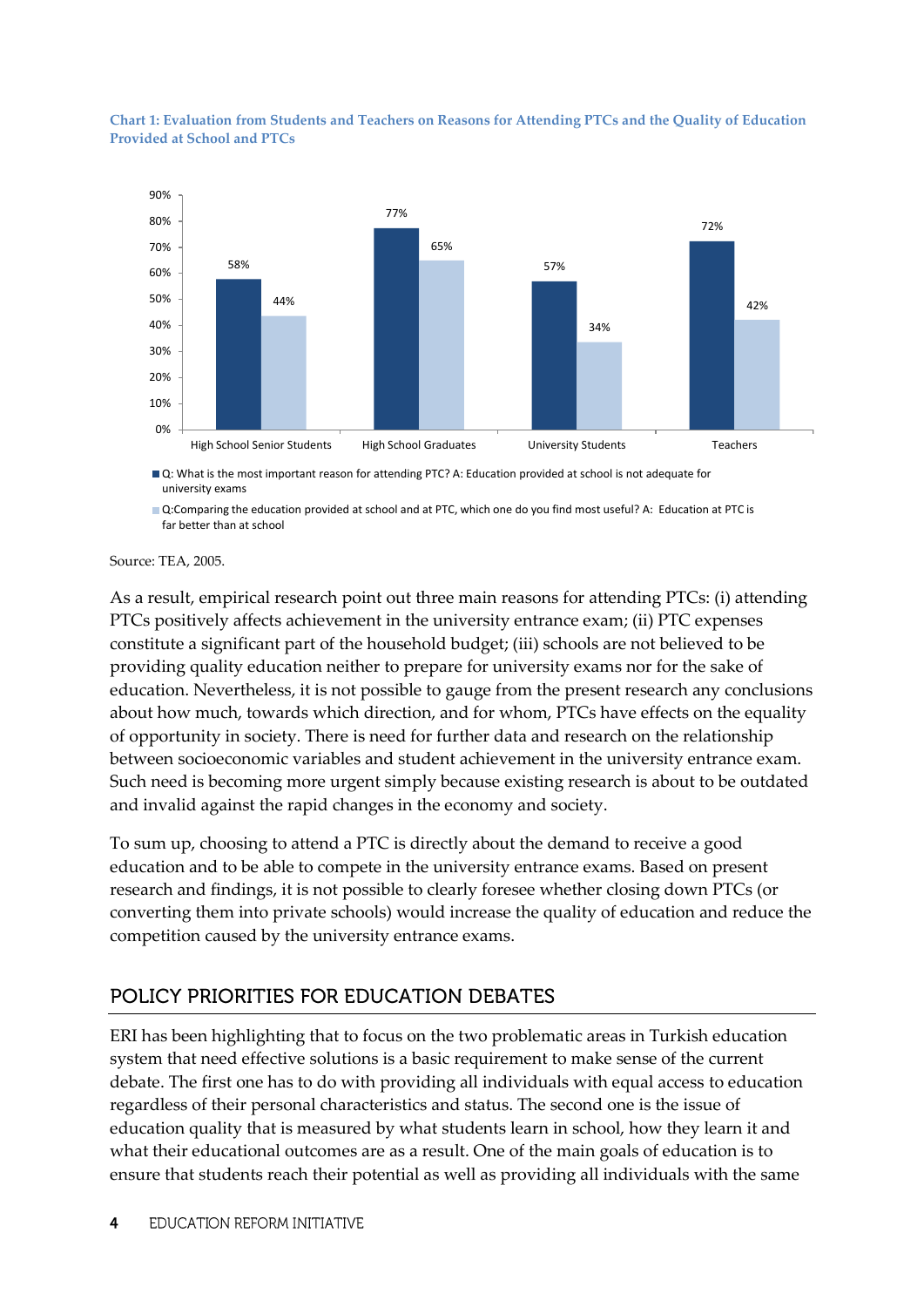opportunity for success independent from their personal and socioeconomic characteristics. Numerous academic studies underline that the best education systems are those that make sure all kids have equal access to quality education.

In recent years, net schooling rates in Turkey have been increasing significantly, especially for girls. However, the level of learning and whether or not students can translate what they learn into real life situations will continue to be discussed unless the quality of education in schools increase as well. Educational outcomes are one of the most telling indicators of educational quality. One of the important findings of the 2011 TIMSS (Trends in Mathematics and Science Study) exam is that almost one quarter of 4th and 8th grade students in Turkey do not possess even basic level proficiency in math and science. This is a sign of lack of quality in the education system. For this reason, previously started projects and programmes aimed at improving educational quality at a regional and national level should be prioritized and completed as a complement to improving access to basic education. One such example is the School Based Professional Development Model (SBPD) project that supports the development of teachers' professional knowledge, skills, values and attitudes inside and outside of the classroom, as well as providing the teacher with the support she needs to develop effective teaching and learning environments. In addition to this study, other projects that can help elevate the quality of education in Turkey include the determination of core teacher competencies; the National Teachers Strategy document designed to present a roadmap on teachers' areas of expertise and work conditions; and steps taken to universalize early childhood education in Turkey.

Inequality, which should not be seen as a separate issue from the quality problems experienced in Turkey, continues to be a major challenge. According to TIMSS results, the proportion of Turkish students who perform at the advanced proficiency level are either at the same or higher than the international average, while the proportion of students who perform at below basic proficiency level are much higher than the international average. In other words, students tend to perform very well or very poorly in Turkey. The fact that the academic proficiency distribution is piled around the two ends of the performance scale highlights inequality as a significant problem in the education system. When young people are unable to realize their academic potential as a result of their socioeconomic background, major problems for the country's current development policy and for the future prospects of its citizens may arise. Students who cannot go to schools that they prefer are further impacted in their future work life causing them to lag behind their peers. This also hampers opportunities for social mobility between generations.

In addition to these two basic problem areas, the pattern of implementing radical and comprehensive changes in a hasty manner without discussing the results of data-based analyses and expert opinions with all relevant stakeholders is, in itself, a problem. It is important to remember that education is a complex system that hosts many components and it requires an integral strategy while designing and putting into effect reforms and policy steps. The system can greatly benefit from analyses of the needs of key stakeholders such as students and teachers and from planning based on the root causes of problems before making significant changes that affect millions of individuals. In a dynamic field like education, the emergence of issues that require solutions is natural; what needs to be taken into account is the extent to which the reforms consider the components underlying the main issues. Processes related to education policy should be operated in a constructive manner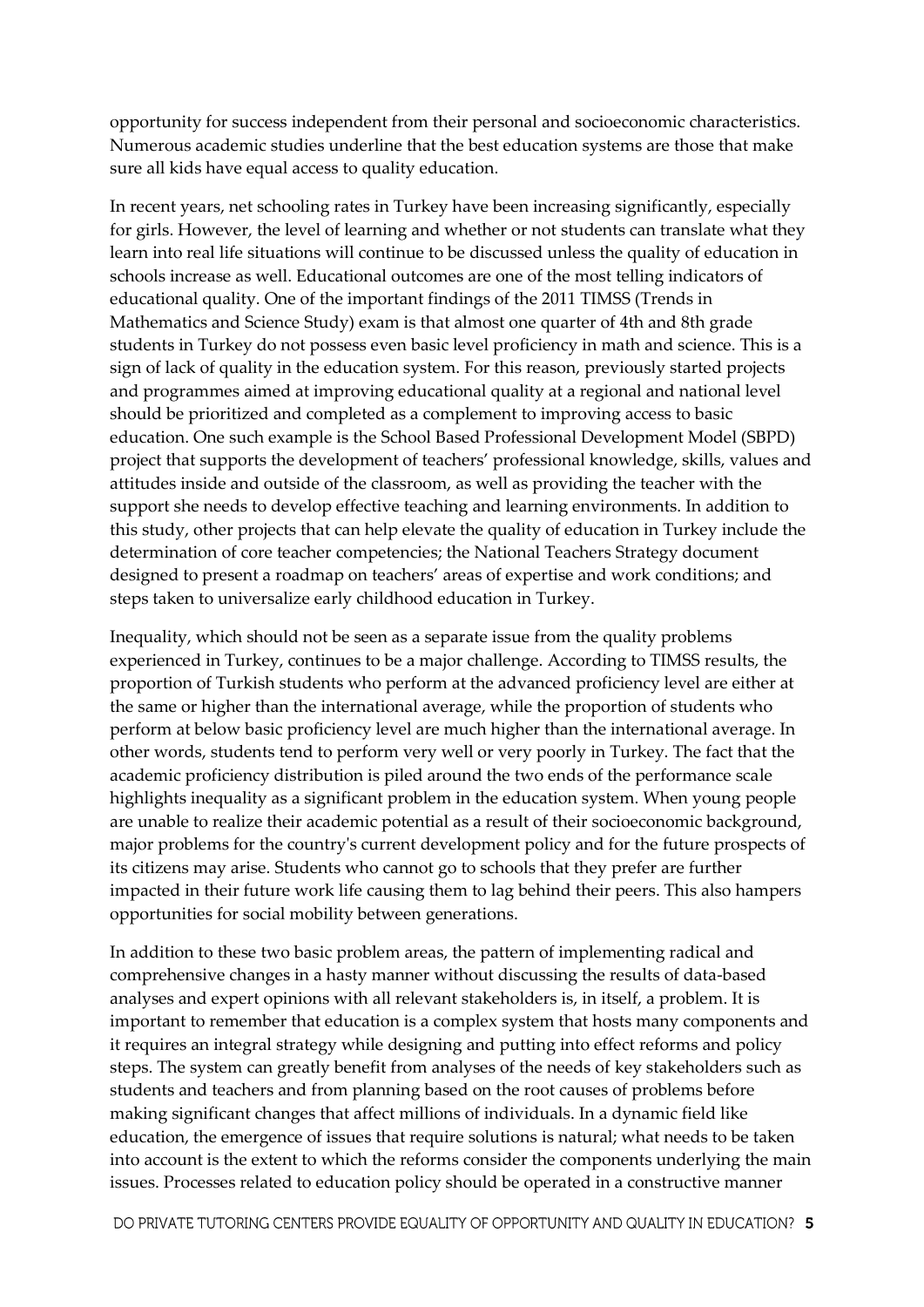through a comprehensive strategy that is centered on the student and focused on improving quality while eliminating inequalities, rather than resorting to short-term solutions.

An education reform realized through a lifelong learning perspective that starts from early childhood education is one of the most urgent needs in Turkey. This is necessary in order to equip students as active citizens of a democratic society with the principles of equality, pluralism and respect for human rights. ERI insists that Turkey's most important educational goal is to provide boys and girls with equal access to quality education which will, in turn, ensure that Turkey achieves sustainable development and a highly competitive economy.

For these reasons, it is of utmost importance that policy makers explain, in a transparent manner, how closing/transforming PTCs will contribute to an improvement in the overall educational quality as well as how all students can access it with the help of data driven analysis to all stakeholders.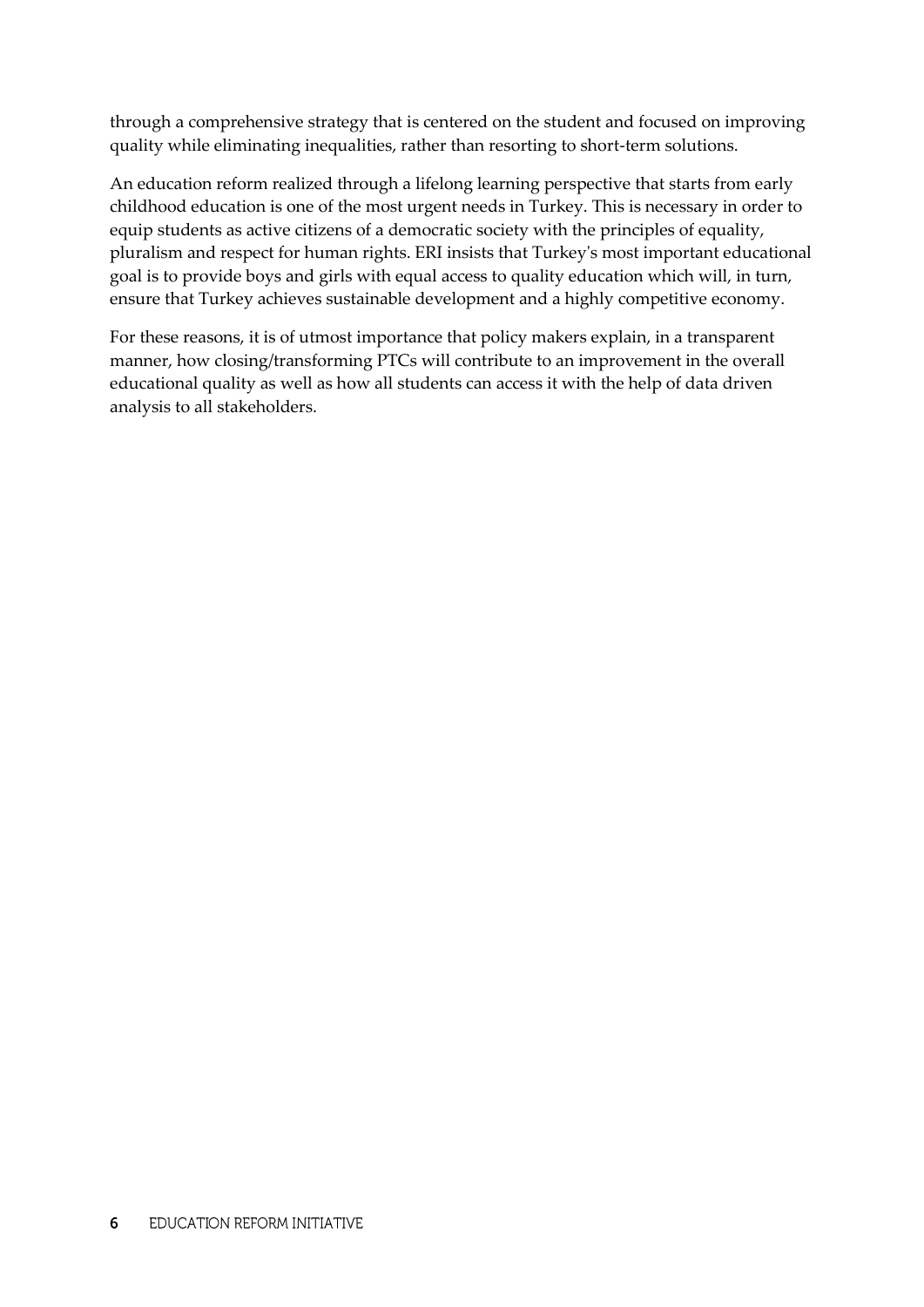### **REFERENCES**

Alkan, A., Çarkoğlu, A., Filiztekin, A., & İnceoğlu, F. (2008). "Emergence of Added Value in Turkish Secondary Education Sector," Proje No: SOBAG-104K092. İstanbul.

Gurun, A. & Millimet, D. L. (2008). "Does Private Tutoring Payoff?" IZA Discussion Paper No. 3637. Available at SSRN: http://ssrn.com/abstract=1230824 or http://dx.doi.org/10.1111/j.0042-7092.2007.00700.

Tansel, A. (2013). "Private Tutoring Centers in Turkey: New Developments and Future of Private Tutoring Centers," Orta Doğu Teknik Üniversitesi Ekonomik Araştırma Merkezi: Ankara.

Tansel, A. & Bircan, F. (2005). "Effect of supplementary education on university entrance examination performance in Turkey," Economic Research Forum Working Report No. 0407, Kahire, Mısır ile IZA Çalışma Raporu No. 1609, Bonn, Almanya.

Tansel, A. & Bircan, F. (2006). "Demand for education in Turkey: a Tobit analysis of supplementary education expenditures," Economics of Education Review, 25 (4), 303–313.

Türk Eğitim Derneği (TED). (2005). "Study on the university placement system in Turkey and suggestions for solution," Ankara, Türkiye: Türk Eğitim Derneği.

This policy note has been published on November 26, 2013.